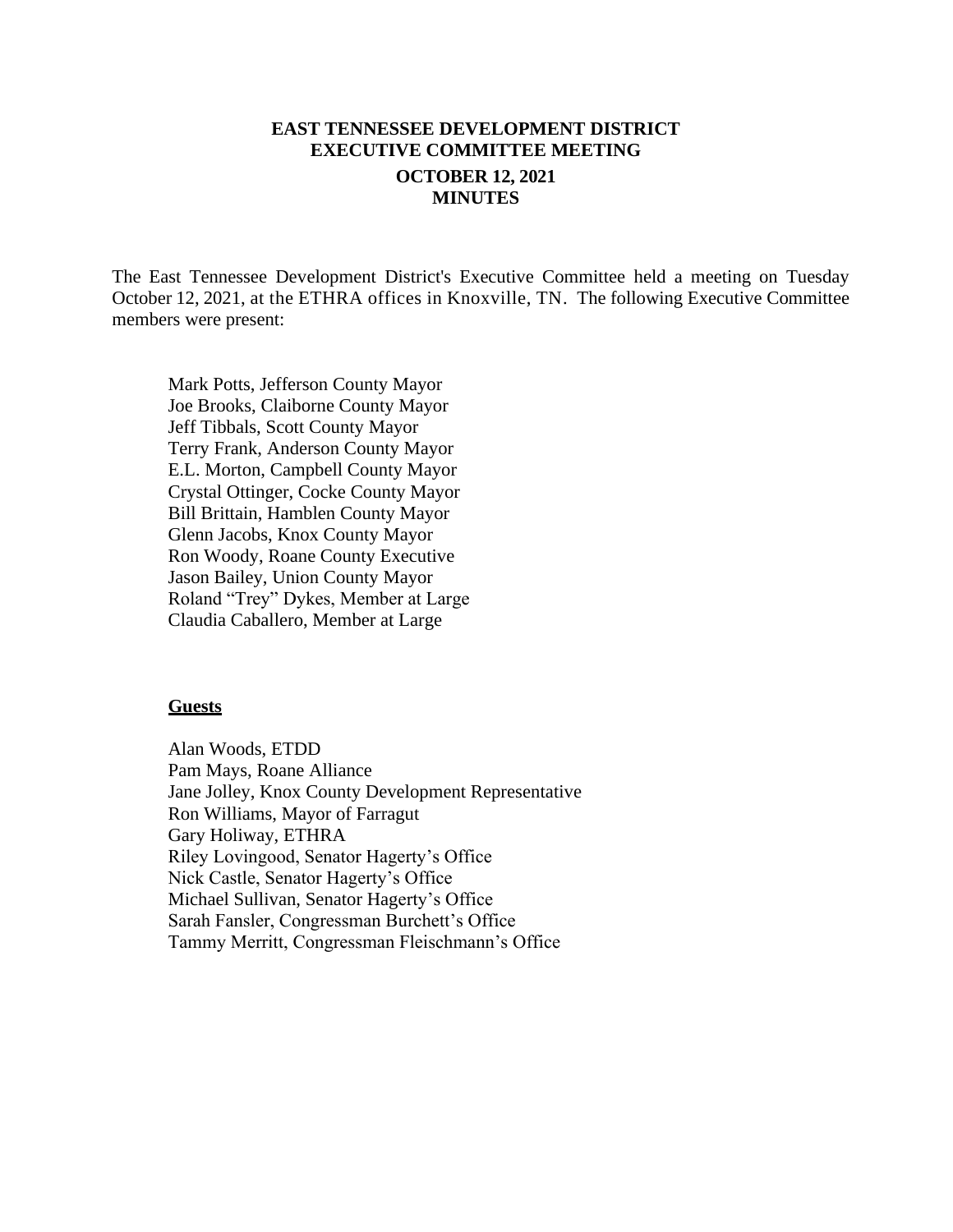## **CALL TO ORDER**

Chairman Mark Potts called the meeting to order.

## **MINUTES**

Chairman Mark Potts presented the minutes of the September 9, 2021, meeting to the Executive Committee for approval. Anderson County Mayor Terry Frank made a motion to approve the minutes as presented, it was seconded by Claiborne County Mayor Joe Brooks, and the minutes were unanimously approved.

### **TREASURER'S REPORT**

The Treasurer's Report for the month ending August 31, 2021, was presented by ETDD Executive Director Rick Yakubic. Scott County Mayor Jeff Tibbals made the motion to accept the report as presented and it was seconded by Member at Large Roland "Trey" Dykes, and it was approved by all.

## **DIRECTOR'S REPORT**

Rick Yakubic, ETDD Executive Director, gave his director's report:

## **Grants and Projects Update**

### **Grants Overview**

Mr. Yakubic reported that we received approval on three ARC applications that were previously submitted.

- 1. City of Loudon Marina
- 2. City of Jellico Hospital
- 3. Cocke County Waterline Extension

New ARC applications will be due on December 3, 2021.

We are still waiting to hear from the State for approvals on CDBG applications that were submitted earlier in the year. We are hoping that most or all will be approved since there is money to fund these projects. New CDBG applications will be due April 1, 2022.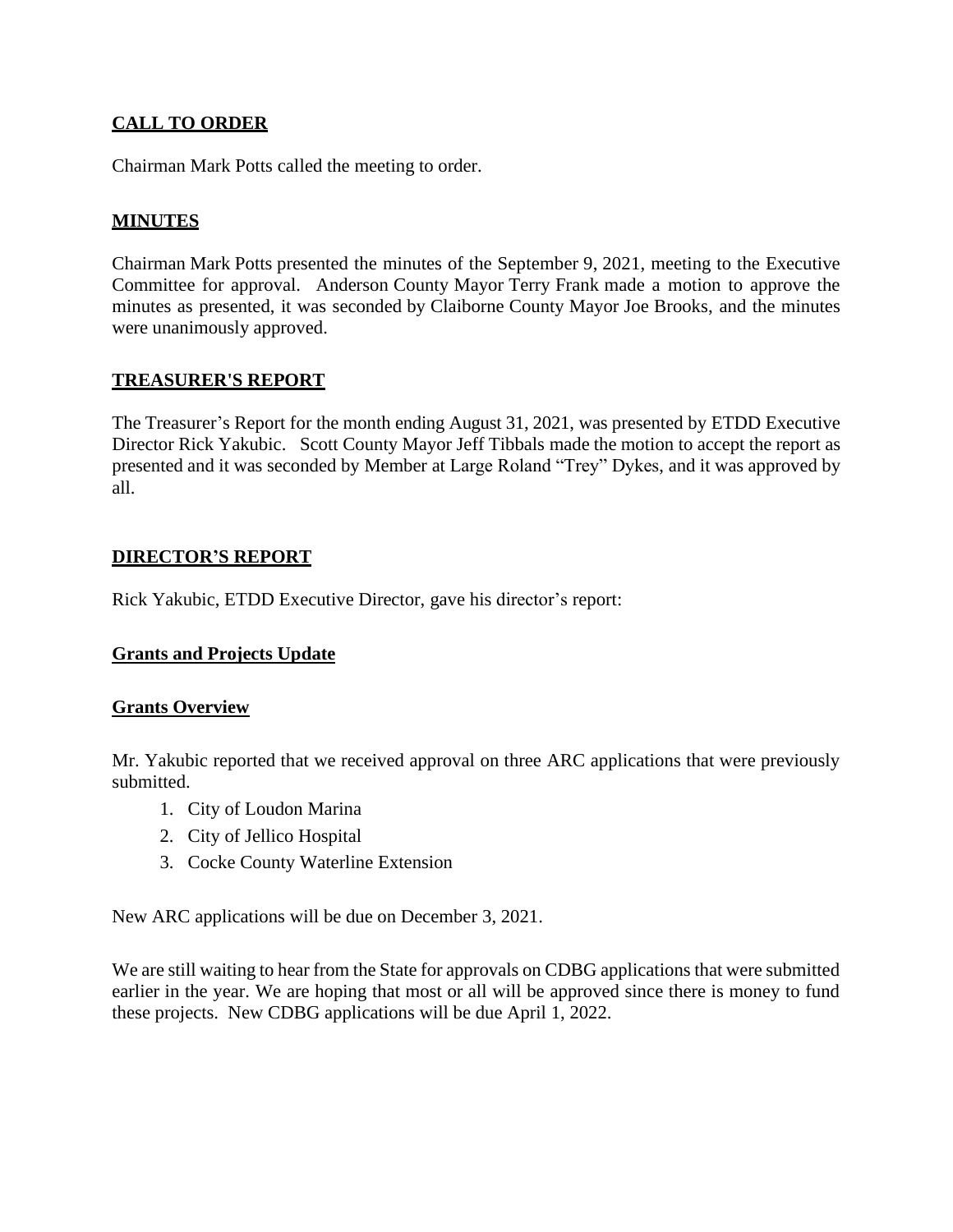# **THC**

The Historic Preservation Grant opens December 1, 2021, and close January 31, 2022. Advertising to Historic Zoning Commissions. Please contact Jonathan Moseley if you have any questions.

The 2021 Survey Grants for Newport have been completed. 50 surveys in total for the year have been completed

## **THDA**

Housing Technical Assistance grant for this year has been approved for 2021-2022.

ERP is allocating funds for this second term.

## **RPO Update**

TDOT has announced the next round of Community Planning grants. These grants are to prepare planning studies for the transportation needs. Maximum grant is \$125,000.00. Ten percent local match. Eligible activities are community mobility plans, corridor studies, and bike and pedestrian plans. These are due on December 30, 2021. Please contact Don Brown if interested or have any questions.

North and South RPO meetings are scheduled for December 2, 2021 at the TDOT Region 1 Office. Primary agenda is the prioritization of major transportation projects.

Mr. Don Brown is currently working on 3 county wide Land Use and Transportation Plans:

- 1. Grainger County
- 2. Scott County
- 3. Campbell County

The 5 Rural Planning Initiative, RuPI studies are near completion for the following:

- 1. Newport Bike / Pedestrian Master Plan. Plan is complete. Future efforts will focus on implementation of recommended projects.
- 2. Parrottsville Bike / Pedestrian Master Plan. Plan is complete. Future efforts will focus on implementation of recommended projects.
- 3. Monroe County SR 72 Corridor Study. Plan is complete. Future efforts will focus on obtaining Preliminary Engineering funding for the recommended improvements.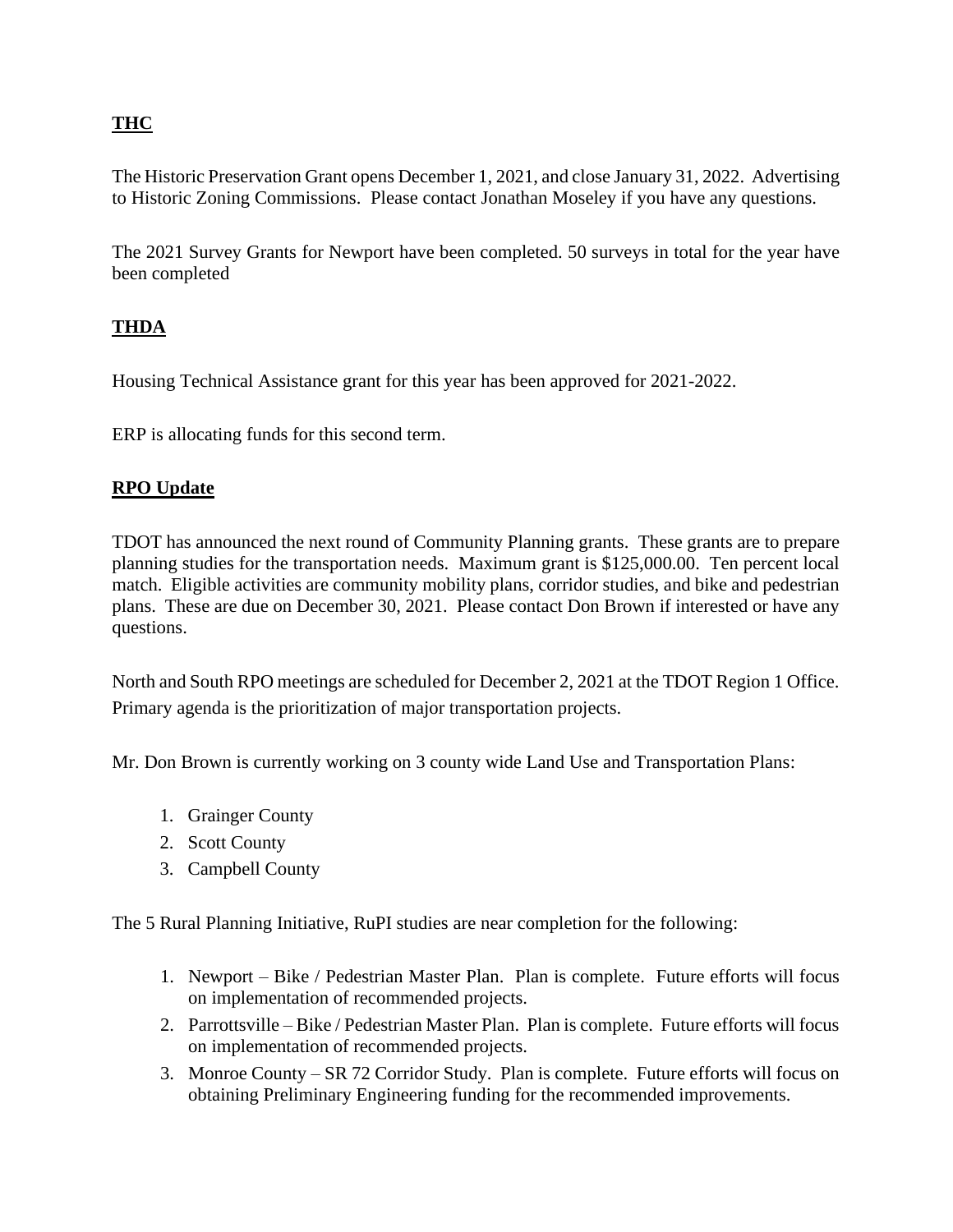- 4. Oneida SR 29 Corridor Study. Plan is almost complete pending TDOT comments on proposed improvements. Future efforts will focus on obtaining Preliminary Engineering funding for the recommended improvements.
- 5. New Tazewell SR 33 Corridor Study. Plan is almost complete pending TDOT comments on proposed improvements. Future efforts will focus on obtaining Preliminary Engineering funding for the recommended improvements.

### **Build Back Better Challenge Grant**

Mr. Yakubic reported that we will be submitting this grant by the 19<sup>th</sup> but will need to turn in on the  $15<sup>th</sup>$  as Grants.gov will be down for maintenance from the  $16<sup>th</sup>$ - $18<sup>th</sup>$ .

We are still collecting letters of support from Mayors and County Executives. If you wish to turn in a letter, please do so by tomorrow. These letters will make a big difference and hope you consider doing so if you have not already turned one in. Thank you to all of those who have sent a letter in.

It has been a great process gathering the information talking with the community about this opportunity. Regardless of the outcome, getting Phase 1 and Phase 11 of this grant will be phenomenal for our region. The partnerships that are forming as a result of this grant is invaluable.

A motion is needed to approve the application for the Build Back Better planning grant in conjunction with the help from Oak Ridge National Laboratory.

Roane County Executive Ron Woody made the motion to accept the application of the Build Back Better planning grant with the assistance from ORNL, and it was seconded by Claiborne County Mayor Joe Brooks and approved by all.

### **Calendar**

The next Executive Committee meeting for November  $9<sup>th</sup>$  will be cancelled. Our next scheduled meeting will be December 14<sup>th</sup> back at the ETHRA office.

#### **Other Business**

### **ETDD Bylaws**

Chairman Mark Potts reported that ETDD has received back 65 ballots, with 64 ballots of a "yes" to approve the proposed changes and one ballot of a "no". Therefore, it looks like we have